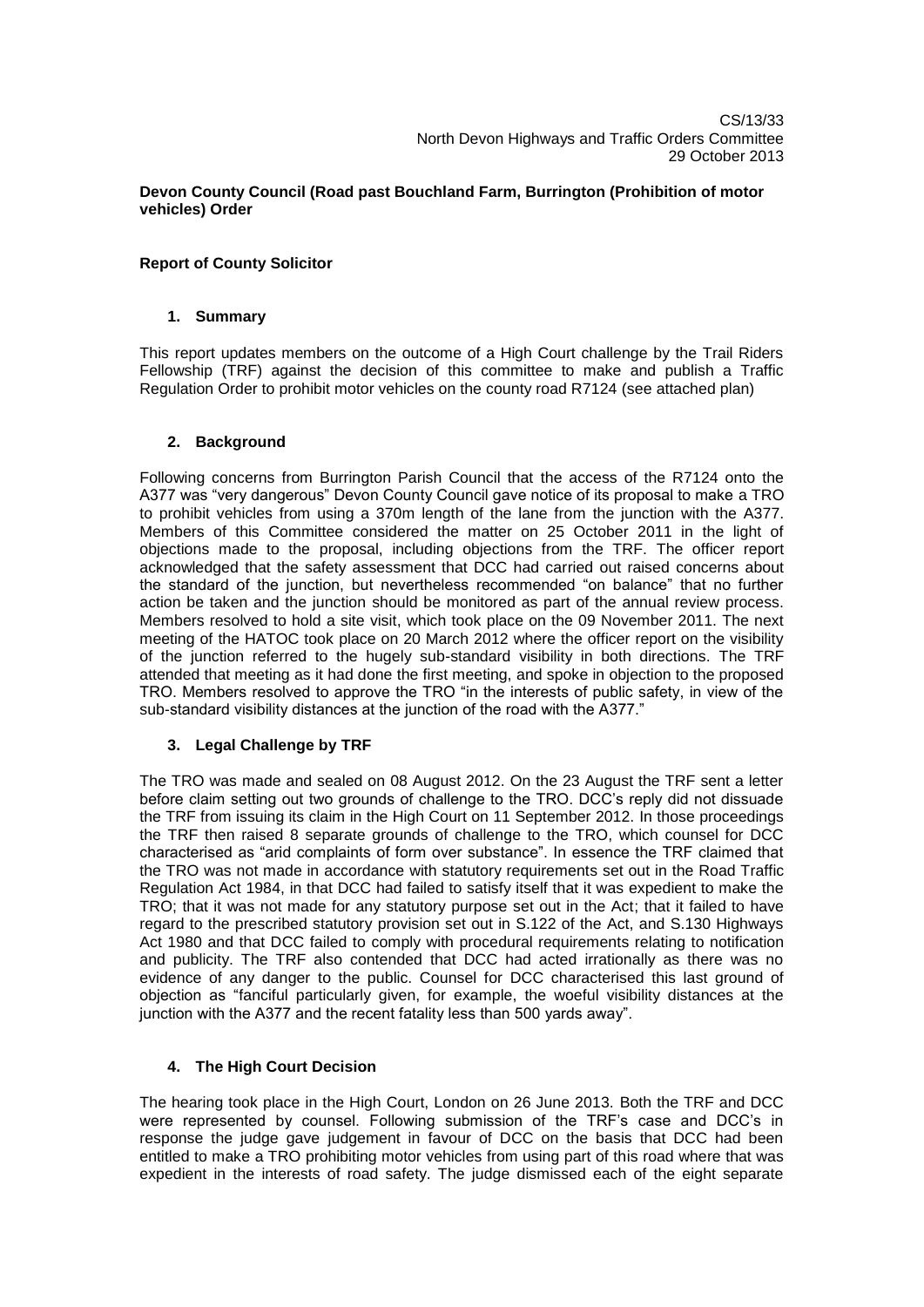grounds of challenge advanced by the TRF. He concluded that it was self evident that DCC had considered it expedient to make the TRO on safety grounds, which was what S.1 of the Road Traffic Regulation Act 1984 envisaged; that the decision was not irrational and there was ample evidence that a TRO was expedient. The potential danger meant that an order to limit motor vehicles was justified. The committee had taken account of the objections and was entitled to conclude that the danger outweighed any other considerations. DCC had sufficiently complied with the requirements in the regulations to give notice and reasons.

#### **5. Costs**

The TRF was ordered to pay the legal costs incurred by DCC in defending this claim.

#### **6. Comment**

In view of the clear evidence on sub-standard visibility at the junction of this road with the A377, and the accident statistics in the vicinity of the junction, it is understandable that members felt that a TRO was appropriate. What is perhaps less understandable, in the light of the available evidence, is why the TRF considered this case worth challenging in the High Court.

> Jan Shadbolt County Solicitor

#### **Electoral Division: Chulmleigh & Swimbridge District Ward: Chulmleigh**

Local Government Act 1972: list of background papers

Contact for enquiries: Simon Clarey Room G14 County Hall Exeter